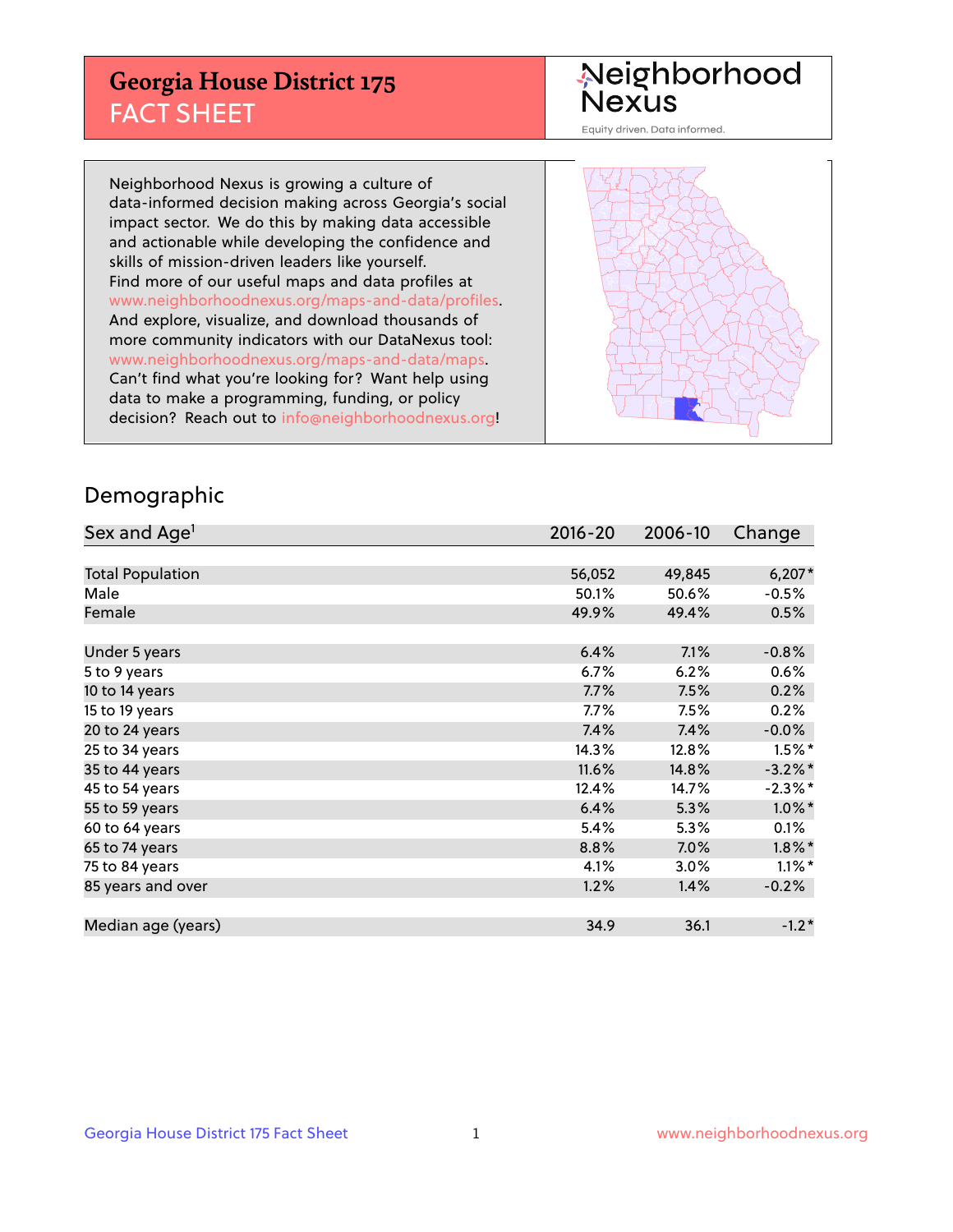## Demographic, continued...

| Race <sup>2</sup>                                            | $2016 - 20$ | 2006-10 | Change     |
|--------------------------------------------------------------|-------------|---------|------------|
| <b>Total population</b>                                      | 56,052      | 49,845  | $6,207*$   |
| One race                                                     | 97.0%       | 98.3%   | $-1.3\%$ * |
| White                                                        | 70.8%       | 71.3%   | $-0.4%$    |
| <b>Black or African American</b>                             | 22.0%       | 23.5%   | $-1.4%$    |
| American Indian and Alaska Native                            | 0.6%        | 0.3%    | 0.2%       |
| Asian                                                        | 1.3%        | 0.9%    | 0.4%       |
| Native Hawaiian and Other Pacific Islander                   | 0.1%        | 0.0%    | 0.1%       |
| Some other race                                              | 2.1%        | 2.3%    | $-0.2%$    |
| Two or more races                                            | 3.0%        | 1.7%    | $1.3\%$ *  |
| Race alone or in combination with other race(s) <sup>3</sup> | $2016 - 20$ | 2006-10 | Change     |
|                                                              |             |         |            |
| Total population                                             | 56,052      | 49,845  | $6,207*$   |
| White                                                        | 73.2%       | 72.8%   | 0.4%       |
| <b>Black or African American</b>                             | 23.3%       | 23.8%   | $-0.5%$    |
| American Indian and Alaska Native                            | 1.3%        | 0.9%    | 0.4%       |
| Asian                                                        | 2.7%        | 1.4%    | $1.3\%$ *  |
| Native Hawaiian and Other Pacific Islander                   | 0.4%        | 0.0%    | 0.4%       |
| Some other race                                              | 2.4%        | 2.9%    | $-0.5%$    |
|                                                              |             |         |            |
| Hispanic or Latino and Race <sup>4</sup>                     | $2016 - 20$ | 2006-10 | Change     |
| <b>Total population</b>                                      | 56,052      | 49,845  | $6,207*$   |
| Hispanic or Latino (of any race)                             | 6.8%        | 5.2%    | 1.6%       |
| Not Hispanic or Latino                                       | 93.2%       | 94.8%   | $-1.6\%$ * |
| White alone                                                  | 67.1%       | 69.1%   | $-2.0\%$ * |
| <b>Black or African American alone</b>                       | 21.8%       | 23.1%   | $-1.3%$    |
| American Indian and Alaska Native alone                      | 0.3%        | 0.3%    | 0.0%       |
| Asian alone                                                  | 1.3%        | 0.9%    | 0.4%       |
| Native Hawaiian and Other Pacific Islander alone             | 0.1%        | 0.0%    | 0.1%       |
| Some other race alone                                        | 0.3%        | 0.1%    | 0.2%       |
| Two or more races                                            | 2.3%        | 1.2%    | $1.0\%$ *  |
| U.S. Citizenship Status <sup>5</sup>                         | $2016 - 20$ | 2006-10 | Change     |
|                                                              |             |         |            |
| Foreign-born population                                      | 1,926       | 1,970   | $-45$      |
| Naturalized U.S. citizen                                     | 58.3%       | 23.4%   | 34.9%*     |
| Not a U.S. citizen                                           | 41.7%       | 76.6%   | $-34.9%$ * |
|                                                              |             |         |            |
| Citizen, Voting Age Population <sup>6</sup>                  | $2016 - 20$ | 2006-10 | Change     |
| Citizen, 18 and over population                              | 41,157      | 36,119  | $5,038*$   |
| Male                                                         | 49.3%       | 50.0%   | $-0.7%$    |
| Female                                                       | 50.7%       | 50.0%   | 0.7%       |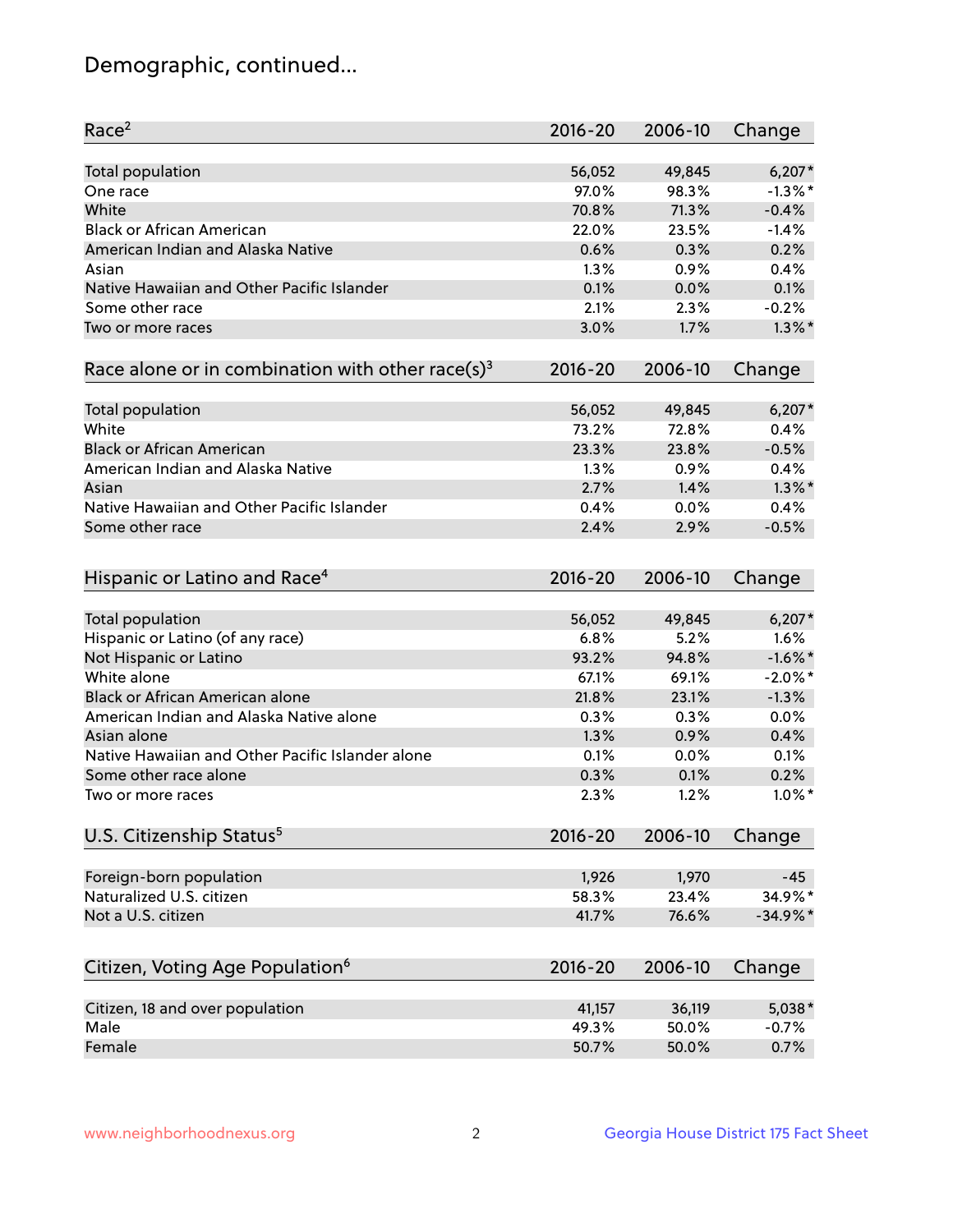#### Economic

| Income <sup>7</sup>                                 | 2016-20 | 2006-10 | Change     |
|-----------------------------------------------------|---------|---------|------------|
|                                                     |         |         |            |
| All households                                      | 20,305  | 18,308  | 1,997*     |
| Less than \$10,000                                  | 10.3%   | 8.2%    | 2.0%       |
| \$10,000 to \$14,999                                | 4.7%    | 5.1%    | $-0.4%$    |
| \$15,000 to \$24,999                                | 8.9%    | 11.5%   | $-2.7%$ *  |
| \$25,000 to \$34,999                                | 8.9%    | 12.5%   | $-3.6\%$ * |
| \$35,000 to \$49,999                                | 10.5%   | 15.0%   | $-4.4\%$ * |
| \$50,000 to \$74,999                                | 19.8%   | 20.0%   | $-0.1%$    |
| \$75,000 to \$99,999                                | 13.1%   | 12.5%   | 0.6%       |
| \$100,000 to \$149,999                              | 15.1%   | 10.5%   | 4.6%*      |
| \$150,000 to \$199,999                              | 4.9%    | 2.5%    | $2.4\%$ *  |
| \$200,000 or more                                   | 3.8%    | 2.1%    | 1.7%       |
| Median household income (dollars)                   | 57,702  | 47,409  | 10,293*    |
| Mean household income (dollars)                     | 73,967  | 61,086  | 12,881*    |
| With earnings                                       | 75.3%   | 82.0%   | $-6.8\%$ * |
| Mean earnings (dollars)                             | 74,400  | 57,932  | 16,467*    |
| <b>With Social Security</b>                         | 30.3%   | 28.3%   | 1.9%       |
| Mean Social Security income (dollars)               | 18,322  | 13,990  | 4,332*     |
| With retirement income                              | 22.3%   | 17.4%   | 4.9%*      |
| Mean retirement income (dollars)                    | 32,689  | 25,193  | 7,496      |
| With Supplemental Security Income                   | $3.3\%$ | 5.2%    | $-2.0\%$ * |
| Mean Supplemental Security Income (dollars)         | 7,114   | 7,404   | $-290$     |
| With cash public assistance income                  | 1.2%    | 1.2%    | 0.1%       |
| Mean cash public assistance income (dollars)        | 785     | 3,144   | $-2,359$   |
| With Food Stamp/SNAP benefits in the past 12 months | 12.0%   | 10.9%   | 1.1%       |
|                                                     |         |         |            |
| Families                                            | 14,525  | 13,549  | 976*       |
| Less than \$10,000                                  | 8.7%    | 4.4%    | $4.3\%$ *  |
| \$10,000 to \$14,999                                | 2.0%    | 2.7%    | $-0.7%$    |
| \$15,000 to \$24,999                                | 6.4%    | 9.3%    | $-3.0\%$ * |
| \$25,000 to \$34,999                                | 6.1%    | 12.9%   | $-6.8\%$ * |
| \$35,000 to \$49,999                                | 9.7%    | 15.4%   | $-5.6\%$ * |
| \$50,000 to \$74,999                                | 20.6%   | 21.5%   | $-0.9%$    |
| \$75,000 to \$99,999                                | 15.8%   | 14.7%   | 1.1%       |
| \$100,000 to \$149,999                              | 20.0%   | 13.6%   | $6.5%$ *   |
| \$150,000 to \$199,999                              | 6.0%    | 3.1%    | $2.9\%$ *  |
| \$200,000 or more                                   | 4.7%    | 2.5%    | 2.2%       |
| Median family income (dollars)                      | 70,298  | 55,104  | 15,194*    |
| Mean family income (dollars)                        | 86,680  | 67,719  | 18,961*    |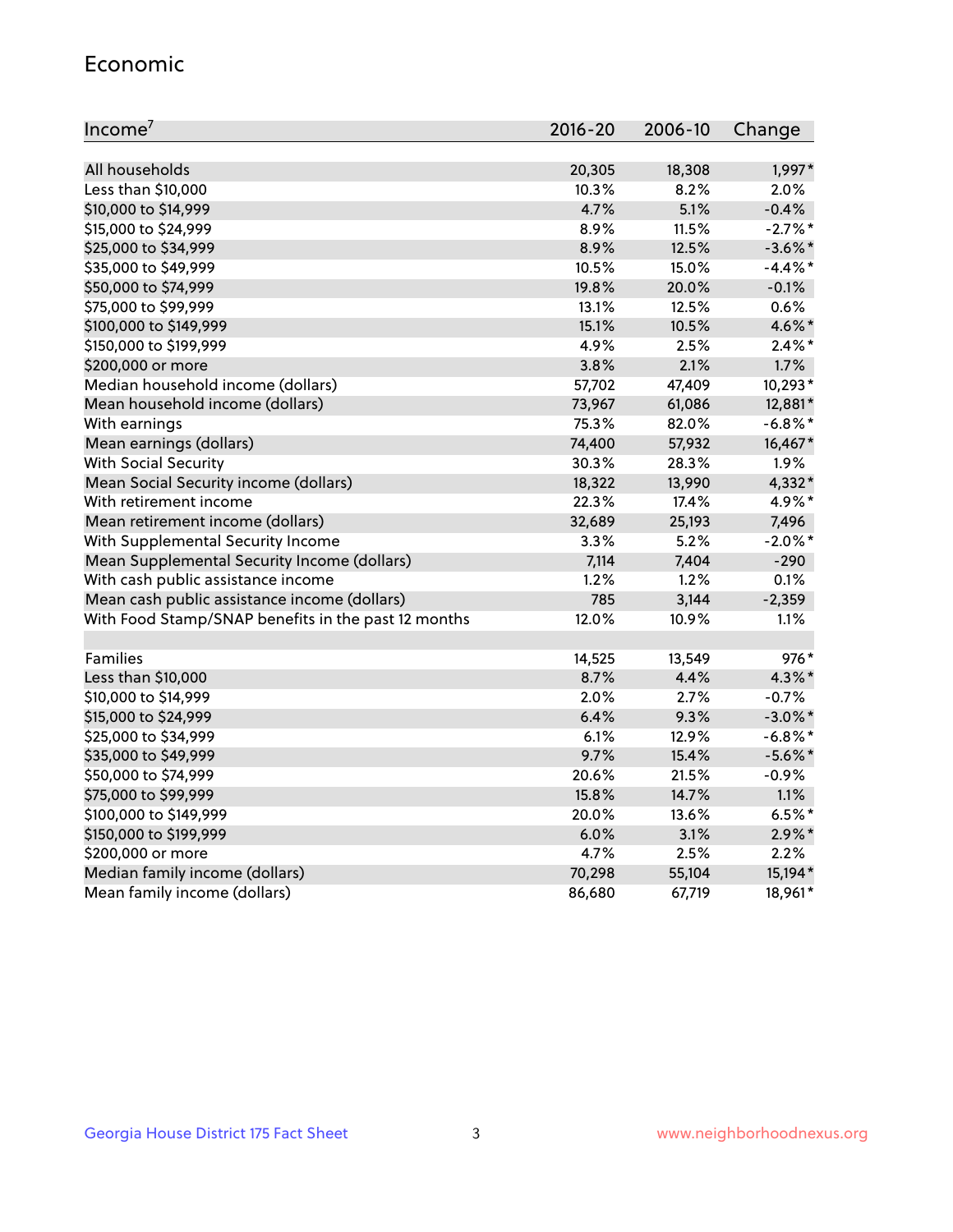## Economic, continued...

| Income, continued <sup>8</sup>                                        | $2016 - 20$ | 2006-10 | Change    |
|-----------------------------------------------------------------------|-------------|---------|-----------|
|                                                                       |             |         |           |
| Nonfamily households                                                  | 5,780       | 4,759   | $1,021*$  |
| Median nonfamily income (dollars)                                     | 28,459      | 23,983  | 4,475*    |
| Mean nonfamily income (dollars)                                       | 40,150      | 39,159  | 992       |
|                                                                       |             |         |           |
| Median earnings for workers (dollars)                                 | 33,460      | 26,069  | 7,392*    |
| Median earnings for male full-time, year-round workers<br>(dollars)   | 49,200      | 40,799  | 8,401*    |
| Median earnings for female full-time, year-round workers<br>(dollars) | 34,306      | 29,174  | $5,132*$  |
| Per capita income (dollars)                                           | 27,794      | 23,081  | $4,713*$  |
|                                                                       | 2016-20     | 2006-10 |           |
| Families and People Below Poverty Level <sup>9</sup>                  |             |         | Change    |
| <b>All families</b>                                                   | 13.2%       | 10.2%   | $3.1\%$ * |
| With related children under 18 years                                  | 18.8%       | 14.0%   | 4.8%      |
| With related children under 5 years only                              | 20.6%       | 12.7%   | 7.9%      |
| Married couple families                                               | 6.7%        | 5.4%    | 1.3%      |
| With related children under 18 years                                  | 6.7%        | 6.1%    | 0.6%      |
| With related children under 5 years only                              | 2.2%        | 5.2%    | $-2.9%$   |
| Families with female householder, no husband present                  | 40.0%       | 27.6%   | 12.4%*    |
| With related children under 18 years                                  | 51.0%       | 37.5%   | 13.6%     |
| With related children under 5 years only                              | 60.1%       | 57.9%   | 2.2%      |
|                                                                       |             |         |           |
| All people                                                            | 15.3%       | 13.0%   | 2.3%      |
| Under 18 years                                                        | 21.2%       | 15.6%   | 5.6%      |
| Related children under 18 years                                       | 21.1%       | 15.4%   | $5.7\%$ * |
| Related children under 5 years                                        | 21.2%       | 18.5%   | 2.7%      |
| Related children 5 to 17 years                                        | 21.0%       | 14.1%   | 6.9%      |
| 18 years and over                                                     | 13.3%       | 12.1%   | 1.2%      |
| 18 to 64 years                                                        | 14.0%       | 11.0%   | 3.0%      |
| 65 years and over                                                     | 10.2%       | 17.8%   | $-7.6%$   |
| People in families                                                    | 13.4%       | 10.6%   | 2.8%      |
| Unrelated individuals 15 years and over                               | 26.1%       | 27.9%   | $-1.7%$   |
|                                                                       |             |         |           |
| Non-Hispanic white people                                             | 9.3%        | 7.8%    | 1.4%      |
| Black or African-American people                                      | 31.3%       | 26.3%   | 5.0%      |
| Asian people                                                          | 15.4%       | 0.7%    | 14.7%     |
| Hispanic or Latino people                                             | 30.1%       | 29.5%   | 0.6%      |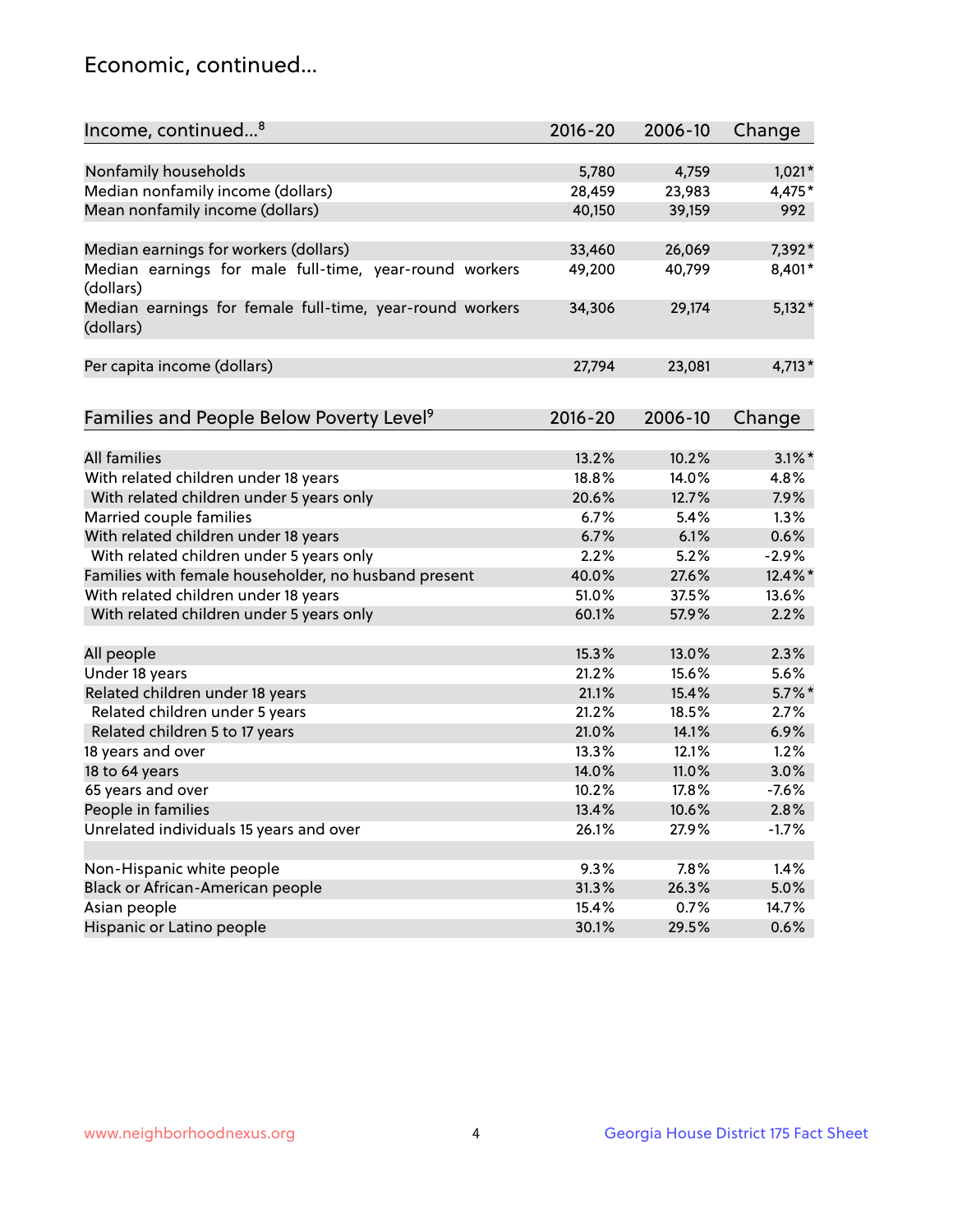## Employment

| Employment Status <sup>10</sup>                               | $2016 - 20$ | 2006-10 | Change     |
|---------------------------------------------------------------|-------------|---------|------------|
|                                                               |             |         |            |
| Population 16 years and over<br>In labor force                | 43,588      | 38,865  | $4,723*$   |
| Civilian labor force                                          | 60.2%       | 65.0%   | $-4.9%$ *  |
|                                                               | 56.5%       | 62.3%   | $-5.8\%$ * |
| Employed                                                      | 52.6%       | 58.3%   | $-5.7\%$ * |
| Unemployed                                                    | 3.9%        | 4.1%    | $-0.2%$    |
| <b>Armed Forces</b>                                           | 3.7%        | 2.7%    | 1.0%       |
| Not in labor force                                            | 39.8%       | 35.0%   | 4.9%*      |
| Civilian labor force                                          | 24,626      | 24,219  | 407        |
| <b>Unemployment Rate</b>                                      | 6.9%        | 6.5%    | 0.4%       |
|                                                               |             |         |            |
| Females 16 years and over                                     | 21,999      | 19,236  | $2,762*$   |
| In labor force                                                | 56.1%       | 60.6%   | $-4.5%$    |
| Civilian labor force                                          | 55.0%       | 60.0%   | $-5.0%$    |
| Employed                                                      | 51.5%       | 56.3%   | $-4.8%$    |
|                                                               |             |         |            |
| Own children of the householder under 6 years                 | 4,082       | 4,004   | 78         |
| All parents in family in labor force                          | 60.4%       | 63.9%   | $-3.5%$    |
| Own children of the householder 6 to 17 years                 | 9,328       | 7,586   | $1,742*$   |
| All parents in family in labor force                          | 69.8%       | 68.6%   | 1.2%       |
|                                                               |             |         |            |
| Industry <sup>11</sup>                                        | $2016 - 20$ | 2006-10 | Change     |
|                                                               |             |         |            |
| Civilian employed population 16 years and over                | 22,924      | 22,643  | 281        |
| Agriculture, forestry, fishing and hunting, and mining        | 3.4%        | 3.2%    | 0.2%       |
| Construction                                                  | 6.3%        | 8.5%    | $-2.2%$    |
| Manufacturing                                                 | 8.6%        | 9.3%    | $-0.7%$    |
| Wholesale trade                                               | 2.7%        | 3.0%    | $-0.3%$    |
| Retail trade                                                  | 14.2%       | 14.0%   | 0.3%       |
| Transportation and warehousing, and utilities                 | 5.1%        | 5.3%    | $-0.2%$    |
| Information                                                   | 2.0%        | 0.9%    | 1.1%       |
| Finance and insurance, and real estate and rental and leasing | 4.1%        | 4.5%    | $-0.5%$    |
| Professional, scientific, and management, and administrative  | $9.0\%$     | 7.9%    | 1.2%       |
| and waste management services                                 |             |         |            |
| Educational services, and health care and social assistance   | 23.4%       | 23.7%   | $-0.3%$    |
| Arts, entertainment, and recreation, and accommodation and    | 8.2%        | 7.4%    | 0.8%       |
| food services                                                 |             |         |            |
| Other services, except public administration                  | 5.8%        | 5.5%    | 0.4%       |
| Public administration                                         | 7.1%        | 6.7%    | 0.3%       |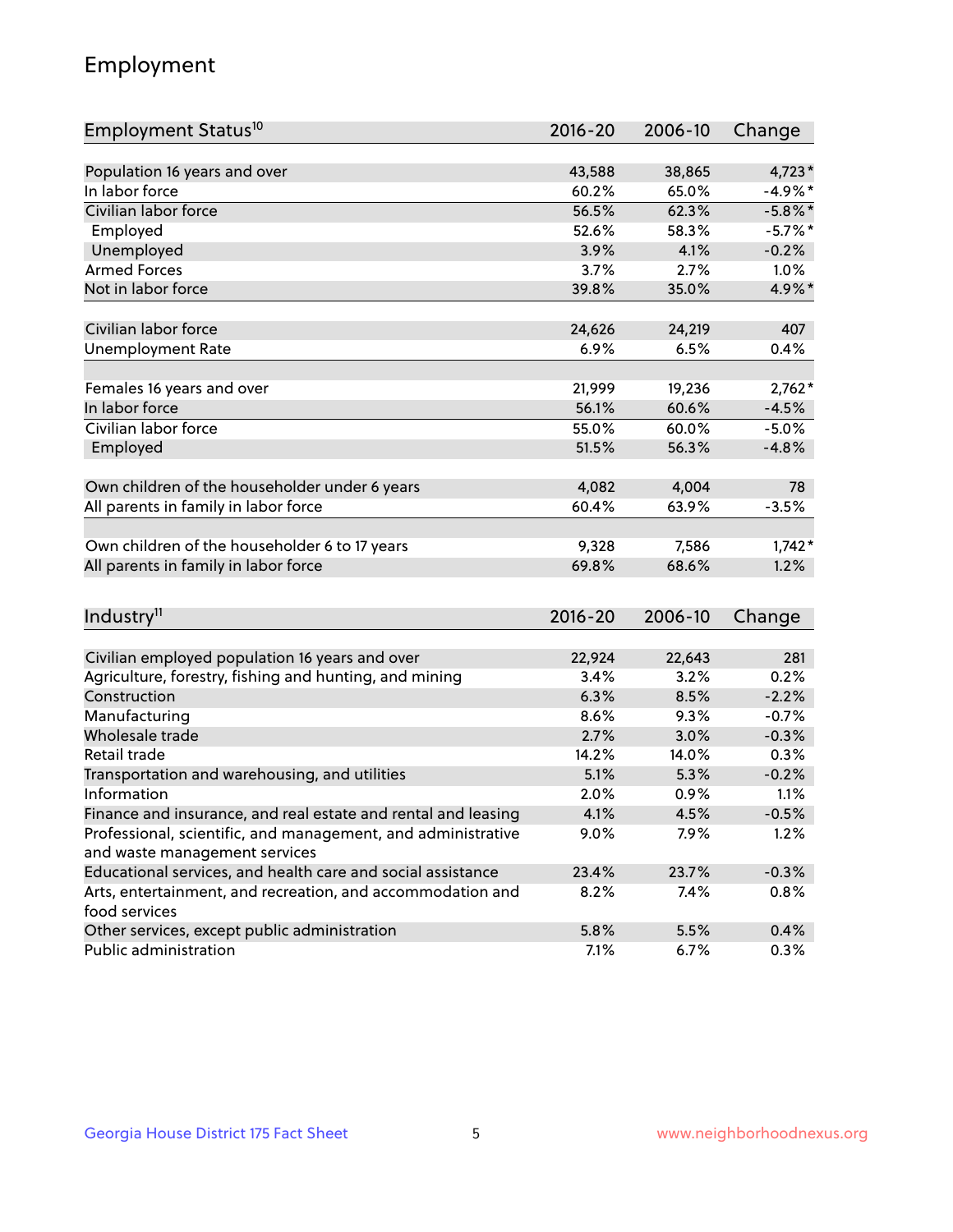## Employment, continued...

| Occupation <sup>12</sup>                                                    | $2016 - 20$    | 2006-10         | Change               |
|-----------------------------------------------------------------------------|----------------|-----------------|----------------------|
| Civilian employed population 16 years and over                              |                |                 | 281                  |
|                                                                             | 22,924         | 22,643<br>29.6% |                      |
| Management, business, science, and arts occupations<br>Service occupations  | 33.9%<br>15.6% | 16.1%           | $4.3\%$ *<br>$-0.5%$ |
|                                                                             |                |                 |                      |
| Sales and office occupations                                                | 26.3%          | 26.2%           | 0.1%                 |
| Natural<br>and<br>resources,<br>construction,<br>maintenance<br>occupations | 10.2%          | 14.0%           | $-3.8\%$ *           |
| Production, transportation, and material moving occupations                 | 14.0%          | 14.2%           | $-0.2%$              |
| Class of Worker <sup>13</sup>                                               | 2016-20        | 2006-10         | Change               |
|                                                                             |                |                 |                      |
| Civilian employed population 16 years and over                              | 22,924         | 22,643          | 281                  |
| Private wage and salary workers                                             | 74.9%          | 75.3%           | $-0.4%$              |
| Government workers                                                          | 18.3%          | 19.2%           | $-0.8%$              |
| Self-employed in own not incorporated business workers                      | 6.7%           | 5.4%            | 1.3%                 |
| Unpaid family workers                                                       | 0.0%           | 0.2%            | $-0.1%$              |
| Job Flows <sup>14</sup>                                                     | 2019           | 2010            | Change               |
|                                                                             |                |                 |                      |
| Total Jobs in district                                                      | 12,682         | 9,880           | 2,802                |
| Held by residents of district                                               | 31.1%          | 36.2%           | $-5.1%$              |
| Held by non-residents of district                                           | 68.9%          | 63.8%           | 5.1%                 |
| Jobs by Industry Sector <sup>15</sup>                                       | 2019           | 2010            | Change               |
|                                                                             |                |                 |                      |
| Total Jobs in district                                                      | 12,682         | 9,880           | 2,802                |
| Goods Producing sectors                                                     | 23.3%          | 14.8%           | 8.4%                 |
| Trade, Transportation, and Utilities sectors                                | 19.9%          | 19.5%           | 0.4%                 |
| All Other Services sectors                                                  | 56.9%          | 65.6%           | $-8.8%$              |
|                                                                             |                |                 |                      |
| Total Jobs in district held by district residents                           | 3,938          | 3,573           | 365                  |
| <b>Goods Producing sectors</b>                                              | 20.5%          | 18.6%           | 1.9%                 |
| Trade, Transportation, and Utilities sectors                                | 17.7%          | 16.6%           | 1.2%                 |
| All Other Services sectors                                                  | 61.8%          | 64.8%           | $-3.1%$              |
|                                                                             |                |                 |                      |
| Jobs by Earnings <sup>16</sup>                                              | 2019           | 2010            | Change               |
|                                                                             |                |                 |                      |
| Total Jobs in district                                                      | 12,682         | 9,880           | 2,802                |
| Jobs with earnings \$1250/month or less                                     | 30.7%          | 37.6%           | $-6.9%$              |
| Jobs with earnings \$1251/month to \$3333/month                             | 40.0%          | 43.0%           | $-3.0%$              |
| Jobs with earnings greater than \$3333/month                                | 29.3%          | 19.4%           | 9.9%                 |
|                                                                             |                |                 |                      |
| Total Jobs in district held by district residents                           | 3,938          | 3,573           | 365                  |
| Jobs with earnings \$1250/month or less                                     | 29.0%          | 36.2%           | $-7.2%$              |
| Jobs with earnings \$1251/month to \$3333/month                             | 42.9%          | 43.9%           | $-1.0%$              |
| Jobs with earnings greater than \$3333/month                                | 28.1%          | 19.9%           | 8.2%                 |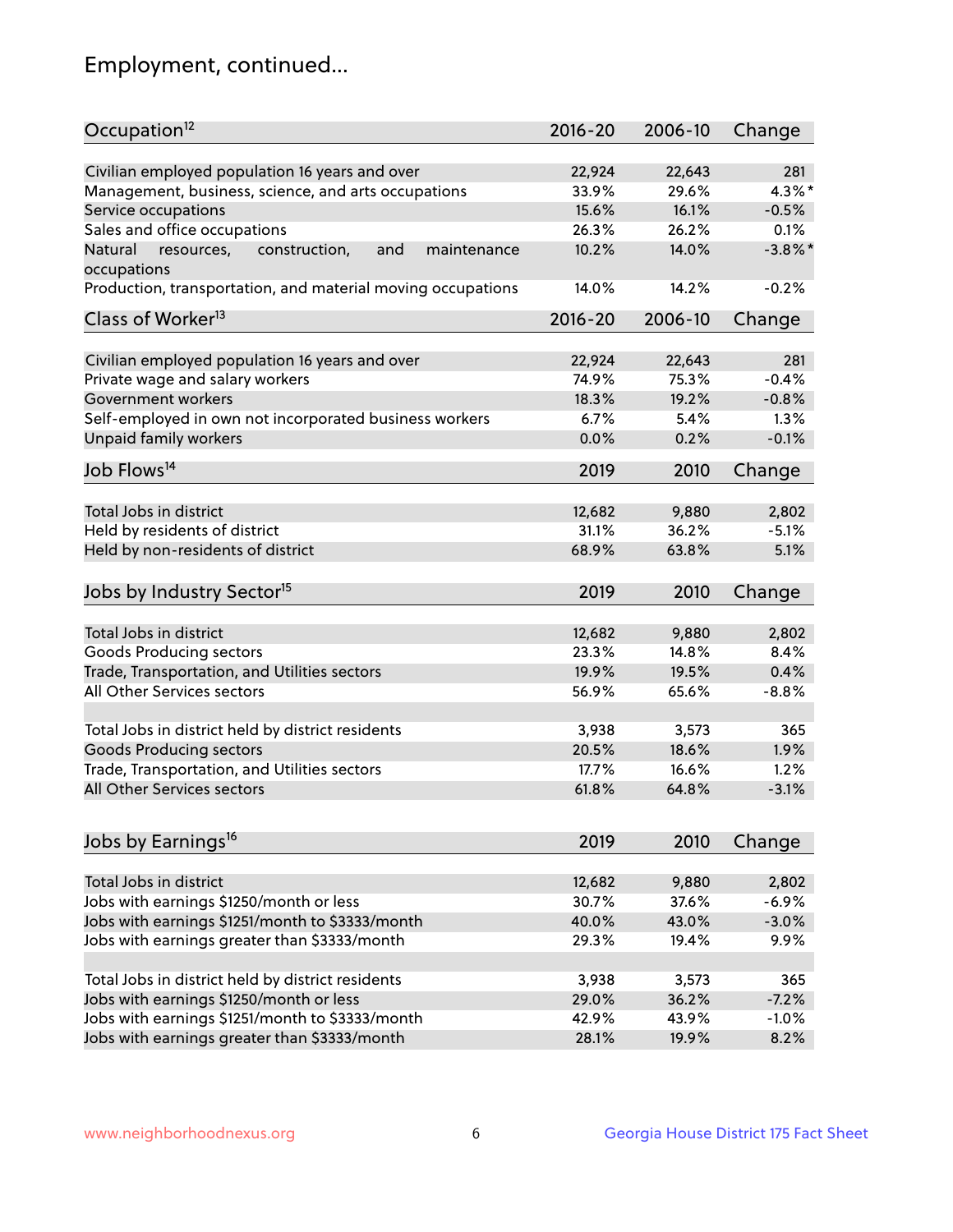## Employment, continued...

| Change<br>2019<br>2010    |
|---------------------------|
|                           |
| 12,682<br>9,880<br>2,802  |
| 1.3%<br>29.1%<br>27.8%    |
| $-4.6%$<br>50.2%<br>54.8% |
| 3.3%<br>20.8%<br>17.4%    |
|                           |
| 365<br>3,938<br>3.573     |
| 25.5%<br>1.3%<br>24.2%    |
| $-6.6%$<br>49.2%<br>55.8% |
| 5.3%<br>25.3%<br>20.0%    |
|                           |

#### Education

| School Enrollment <sup>18</sup>                | $2016 - 20$ | 2006-10 | Change     |
|------------------------------------------------|-------------|---------|------------|
|                                                |             |         |            |
| Population 3 years and over enrolled in school | 15,209      | 12,853  | 2,356*     |
| Nursery school, preschool                      | 6.6%        | 6.6%    | $0.0\%$    |
| Kindergarten                                   | 4.3%        | 5.2%    | $-0.9%$    |
| Elementary school (grades 1-8)                 | 41.9%       | 40.6%   | 1.2%       |
| High school (grades 9-12)                      | 24.8%       | 21.6%   | 3.2%       |
| College or graduate school                     | 22.4%       | 26.0%   | $-3.5%$    |
| Educational Attainment <sup>19</sup>           | $2016 - 20$ | 2006-10 | Change     |
|                                                |             |         |            |
| Population 25 years and over                   | 35,953      | 32,061  | 3,892*     |
| Less than 9th grade                            | 3.3%        | 6.2%    | $-2.9%$    |
| 9th to 12th grade, no diploma                  | 8.1%        | 11.2%   | $-3.1\%$ * |
| High school graduate (includes equivalency)    | 31.0%       | 31.4%   | $-0.4%$    |
| Some college, no degree                        | 20.9%       | 21.7%   | $-0.8%$    |
| Associate's degree                             | 10.4%       | 6.8%    | $3.6\%$ *  |
| Bachelor's degree                              | 16.0%       | 14.3%   | 1.7%       |
| Graduate or professional degree                | 10.2%       | 8.3%    | $1.9\%$    |
|                                                |             |         |            |
| Percent high school graduate or higher         | 88.6%       | 82.6%   | $6.0\%$ *  |
| Percent bachelor's degree or higher            | 26.2%       | 22.6%   | $3.6\%$ *  |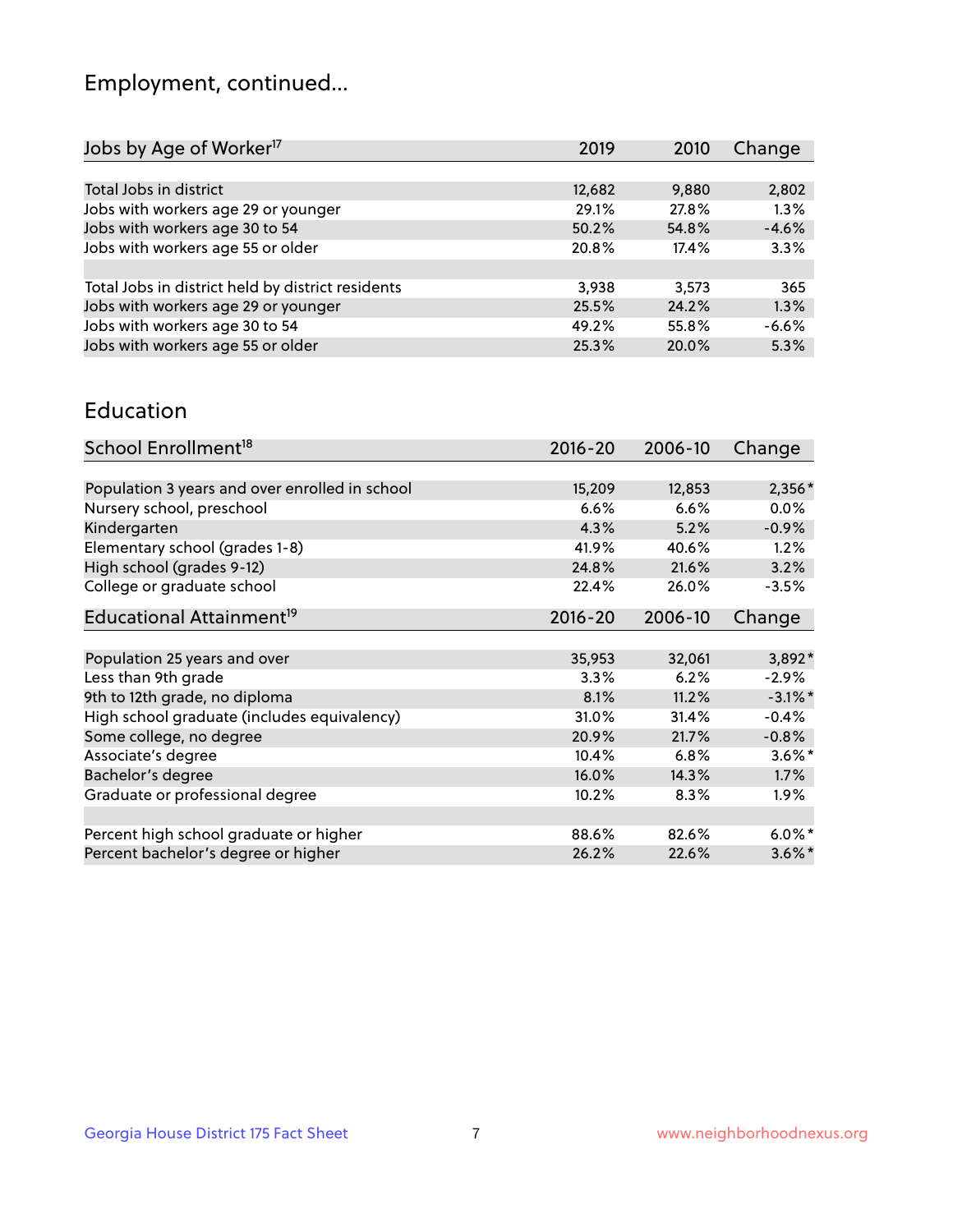## Housing

| Households by Type <sup>20</sup>                     | 2016-20 | 2006-10 | Change     |
|------------------------------------------------------|---------|---------|------------|
|                                                      |         |         |            |
| <b>Total households</b>                              | 20,305  | 18,308  | 1,997*     |
| Family households (families)                         | 71.5%   | 74.0%   | $-2.5%$    |
| With own children under 18 years                     | 32.6%   | 35.3%   | $-2.7%$    |
| Married-couple family                                | 54.5%   | 56.2%   | $-1.7%$    |
| With own children of the householder under 18 years  | 22.4%   | 26.4%   | $-3.9\%$ * |
| Male householder, no wife present, family            | 4.7%    | 4.5%    | 0.3%       |
| With own children of the householder under 18 years  | 2.5%    | 1.7%    | 0.9%       |
| Female householder, no husband present, family       | 12.3%   | 13.4%   | $-1.0%$    |
| With own children of the householder under 18 years  | 7.7%    | 7.3%    | 0.4%       |
| Nonfamily households                                 | 28.5%   | 26.0%   | 2.5%       |
| Householder living alone                             | 24.4%   | 22.5%   | 1.9%       |
| 65 years and over                                    | 10.4%   | 7.2%    | $3.3\%$ *  |
|                                                      |         |         |            |
| Households with one or more people under 18 years    | 36.3%   | 38.7%   | $-2.4%$    |
| Households with one or more people 65 years and over | 27.1%   | 22.0%   | $5.1\%$ *  |
|                                                      |         |         |            |
| Average household size                               | 2.69    | 2.61    | 0.07       |
| Average family size                                  | 3.19    | 3.05    | 0.14       |
|                                                      |         |         |            |
| Housing Occupancy <sup>21</sup>                      | 2016-20 | 2006-10 | Change     |
|                                                      |         |         |            |
| Total housing units                                  | 23,246  | 20,572  | $2,674*$   |
| Occupied housing units                               | 87.3%   | 89.0%   | $-1.6%$    |
| Vacant housing units                                 | 12.7%   | 11.0%   | 1.6%       |
|                                                      |         |         |            |
| Homeowner vacancy rate                               | 2.6     | 1.2     | 1.4        |
| Rental vacancy rate                                  | 6.8     | 4.7     | 2.1        |
|                                                      |         |         |            |
| Units in Structure <sup>22</sup>                     | 2016-20 | 2006-10 |            |
|                                                      |         |         | Change     |
| Total housing units                                  | 23,246  | 20,572  | $2,674*$   |
| 1-unit, detached                                     | 70.1%   | 69.1%   | 1.0%       |
| 1-unit, attached                                     | 0.9%    | 0.8%    | 0.1%       |
| 2 units                                              | 1.8%    | 1.4%    | 0.4%       |
| 3 or 4 units                                         | 1.9%    | 2.0%    | $-0.1%$    |
| 5 to 9 units                                         | 2.8%    | 2.5%    | 0.3%       |
| 10 to 19 units                                       | 1.3%    | 1.2%    | 0.1%       |
| 20 or more units                                     | 1.9%    | 0.7%    | 1.2%       |
| Mobile home                                          | 19.2%   | 22.3%   | $-3.1\%$ * |
| Boat, RV, van, etc.                                  | 0.2%    | 0.0%    | 0.1%       |
|                                                      |         |         |            |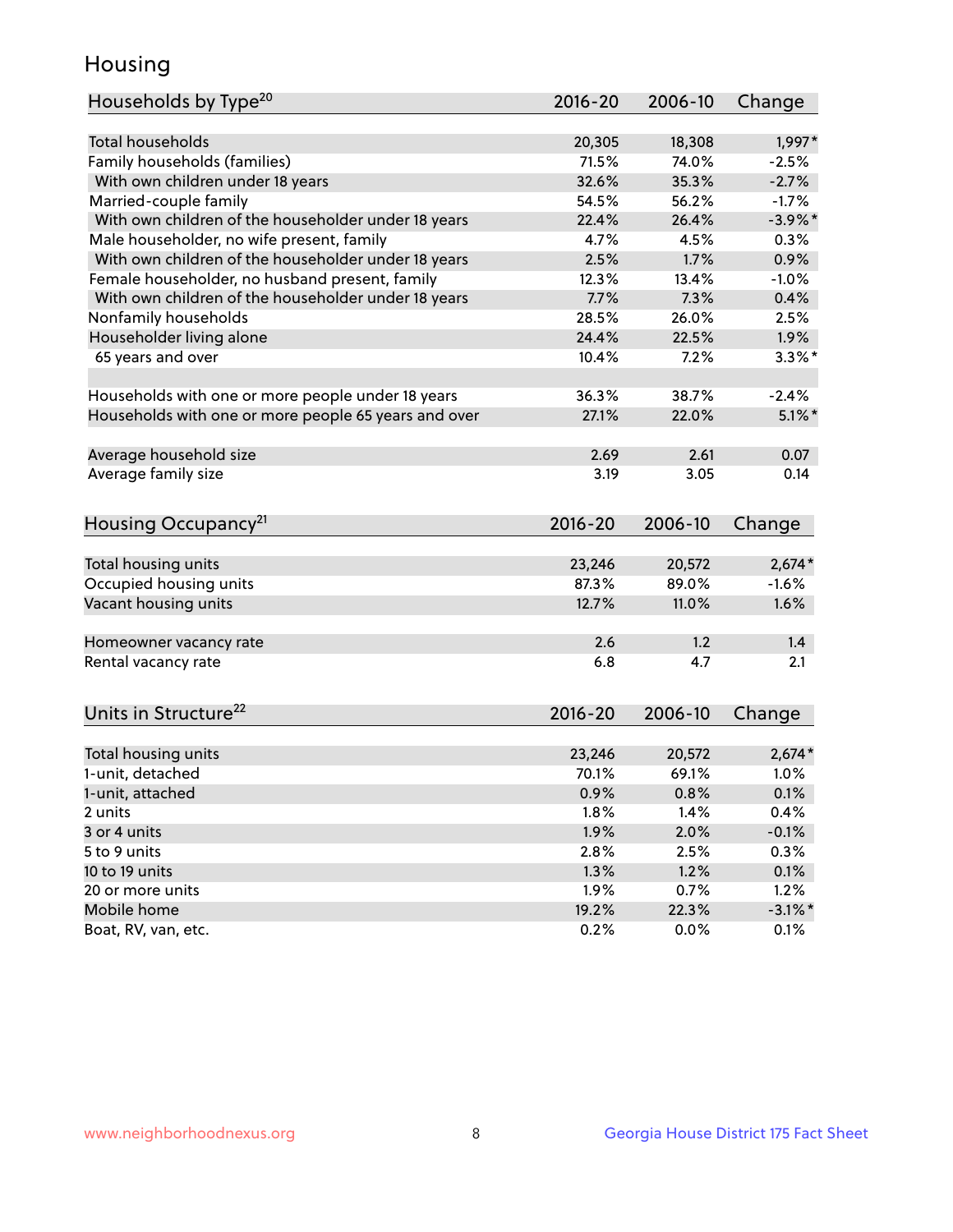## Housing, Continued...

| Year Structure Built <sup>23</sup>             | 2016-20         | 2006-10 | Change               |
|------------------------------------------------|-----------------|---------|----------------------|
| Total housing units                            | 23,246          | 20,572  | $2,674*$             |
| Built 2014 or later                            | 5.6%            | (X)     | (X)                  |
| Built 2010 to 2013                             | 3.8%            | (X)     | (X)                  |
| Built 2000 to 2009                             | 26.6%           | 21.4%   | $5.3\%$ *            |
| Built 1990 to 1999                             | 22.6%           | 28.0%   | $-5.4\%$ *           |
| Built 1980 to 1989                             | 14.0%           | 16.0%   | $-2.0%$              |
| Built 1970 to 1979                             | 11.3%           | 13.8%   | $-2.5%$ *            |
| Built 1960 to 1969                             | 5.8%            | 7.4%    | $-1.6%$              |
| Built 1950 to 1959                             | 4.6%            | 5.2%    | $-0.6%$              |
| Built 1940 to 1949                             | 2.6%            | 2.1%    | 0.4%                 |
| Built 1939 or earlier                          | 3.1%            | 6.1%    | $-3.0\%$ *           |
| Housing Tenure <sup>24</sup>                   | $2016 - 20$     | 2006-10 | Change               |
|                                                |                 | 18,308  |                      |
| Occupied housing units                         | 20,305<br>69.0% | 75.6%   | 1,997*<br>$-6.6\%$ * |
| Owner-occupied<br>Renter-occupied              | 31.0%           | 24.4%   | $6.6\%*$             |
|                                                |                 |         |                      |
| Average household size of owner-occupied unit  | 2.72            | 2.61    | $0.11*$              |
| Average household size of renter-occupied unit | 2.62            | 2.65    | $-0.03$              |
| Residence 1 Year Ago <sup>25</sup>             | $2016 - 20$     | 2006-10 | Change               |
| Population 1 year and over                     | 55,387          | 49,162  | $6,225*$             |
| Same house                                     | 89.2%           | 83.7%   | $5.5%$ *             |
| Different house in the U.S.                    | 10.7%           | 15.8%   | $-5.2\%$ *           |
| Same county                                    | 4.7%            | 7.9%    | $-3.2\%$ *           |
| Different county                               | 6.0%            | 7.9%    | $-1.9%$              |
| Same state                                     | 2.5%            | 4.4%    | $-1.9%$ *            |
| Different state                                | 3.5%            | 3.5%    | $-0.0%$              |
| Abroad                                         | 0.1%            | 0.4%    | $-0.3%$              |
| Value of Housing Unit <sup>26</sup>            | $2016 - 20$     | 2006-10 | Change               |
| Owner-occupied units                           | 14,006          | 13,837  | 169                  |
| Less than \$50,000                             | 12.8%           | 17.4%   | $-4.6%$              |
| \$50,000 to \$99,999                           | 16.7%           | 21.1%   | $-4.4%$              |
| \$100,000 to \$149,999                         | 19.7%           | 19.7%   | $-0.0%$              |
| \$150,000 to \$199,999                         | 19.6%           | 14.1%   | $5.5\%$ *            |
| \$200,000 to \$299,999                         | 16.7%           | 15.7%   | 1.0%                 |
| \$300,000 to \$499,999                         | 10.2%           | 8.2%    | 2.0%                 |
| \$500,000 to \$999,999                         | 3.9%            | 3.0%    | 0.9%                 |
| \$1,000,000 or more                            | 0.3%            | 0.7%    | $-0.4%$              |
| Median (dollars)                               | 151,554         | 128,124 | 23,429*              |
| Mortgage Status <sup>27</sup>                  | $2016 - 20$     | 2006-10 | Change               |
|                                                |                 |         |                      |
| Owner-occupied units                           | 14,006          | 13,837  | 169                  |
| Housing units with a mortgage                  | 60.9%           | 65.7%   | $-4.8\%$ *           |
| Housing units without a mortgage               | 39.1%           | 34.3%   | 4.8%*                |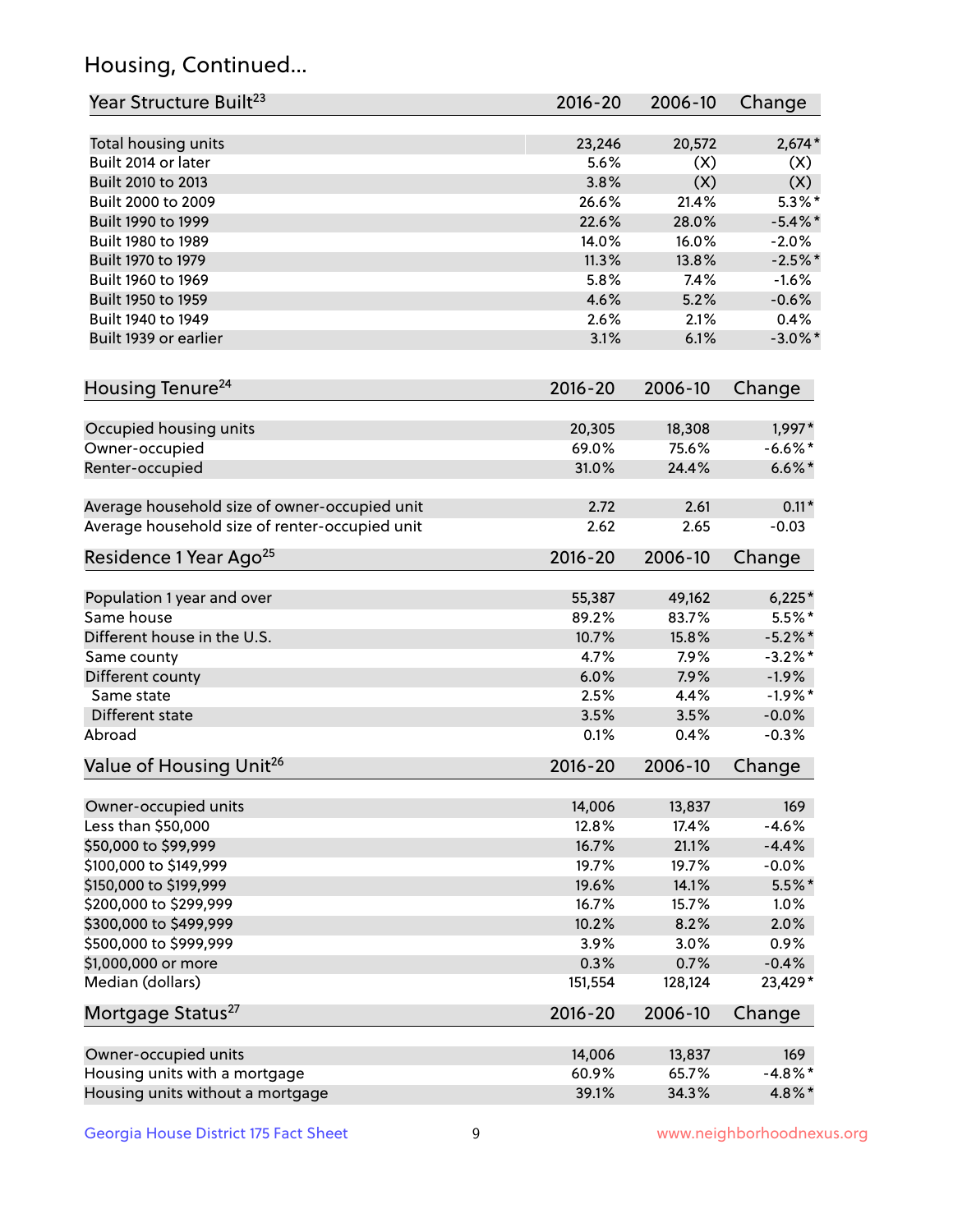## Housing, Continued...

| Selected Monthly Owner Costs <sup>28</sup>                                            | 2016-20     | 2006-10 | Change      |
|---------------------------------------------------------------------------------------|-------------|---------|-------------|
| Housing units with a mortgage                                                         | 8,527       | 9,087   | $-560$      |
| Less than \$300                                                                       | 0.0%        | 0.6%    | $-0.6%$     |
| \$300 to \$499                                                                        | 1.1%        | 2.4%    | $-1.3%$     |
| \$500 to \$999                                                                        | 28.9%       | 40.5%   | $-11.6\%$ * |
| \$1,000 to \$1,499                                                                    | 42.2%       | 27.0%   | 15.2%*      |
| \$1,500 to \$1,999                                                                    | 15.8%       | 17.8%   | $-2.0%$     |
| \$2,000 to \$2,999                                                                    | 10.4%       | 9.8%    | 0.6%        |
| \$3,000 or more                                                                       | 1.6%        | $1.9\%$ | $-0.2%$     |
| Median (dollars)                                                                      | 1,207       | 1,091   | $115*$      |
| Housing units without a mortgage                                                      | 5,479       | 4,751   | 729*        |
| Less than \$150                                                                       | 2.8%        | 8.4%    | $-5.6%$     |
| \$150 to \$249                                                                        | 15.1%       | 20.7%   | $-5.6%$     |
| \$250 to \$349                                                                        | 18.4%       | 30.9%   | $-12.5%$ *  |
| \$350 to \$499                                                                        | 32.5%       | 23.4%   | $9.2\%$ *   |
| \$500 to \$699                                                                        | 19.2%       | 11.4%   | 7.8%        |
| \$700 or more                                                                         | 11.9%       | 5.3%    | 6.6%        |
| Median (dollars)                                                                      | 411         | 314     | $97*$       |
| Selected Monthly Owner Costs as a Percentage of<br>Household Income <sup>29</sup>     | $2016 - 20$ | 2006-10 | Change      |
| Housing units with a mortgage (excluding units where<br>SMOCAPI cannot be computed)   | 8,326       | 9,037   | $-712$      |
| Less than 20.0 percent                                                                | 52.4%       | 37.8%   | 14.6%*      |
| 20.0 to 24.9 percent                                                                  | 14.3%       | 18.4%   | $-4.1%$     |
| 25.0 to 29.9 percent                                                                  | 11.1%       | 12.4%   | $-1.3%$     |
| 30.0 to 34.9 percent                                                                  | 7.0%        | 9.8%    | $-2.8%$     |
| 35.0 percent or more                                                                  | 15.2%       | 21.5%   | $-6.4\%$ *  |
| Not computed                                                                          | 201         | 49      | 152         |
| Housing unit without a mortgage (excluding units where<br>SMOCAPI cannot be computed) | 5,288       | 4,713   | 575         |
| Less than 10.0 percent                                                                | 48.9%       | 49.6%   | $-0.7%$     |
| 10.0 to 14.9 percent                                                                  | 17.0%       | 16.8%   | 0.2%        |
| 15.0 to 19.9 percent                                                                  | 10.0%       | 9.7%    | 0.3%        |
| 20.0 to 24.9 percent                                                                  | 5.2%        | 8.1%    | $-2.8%$     |
| 25.0 to 29.9 percent                                                                  | 3.9%        | 4.3%    | $-0.4%$     |
| 30.0 to 34.9 percent                                                                  | 2.1%        | 2.1%    | 0.0%        |
| 35.0 percent or more                                                                  | 13.0%       | 9.5%    | 3.5%        |
| Not computed                                                                          | 191         | 38      | 153         |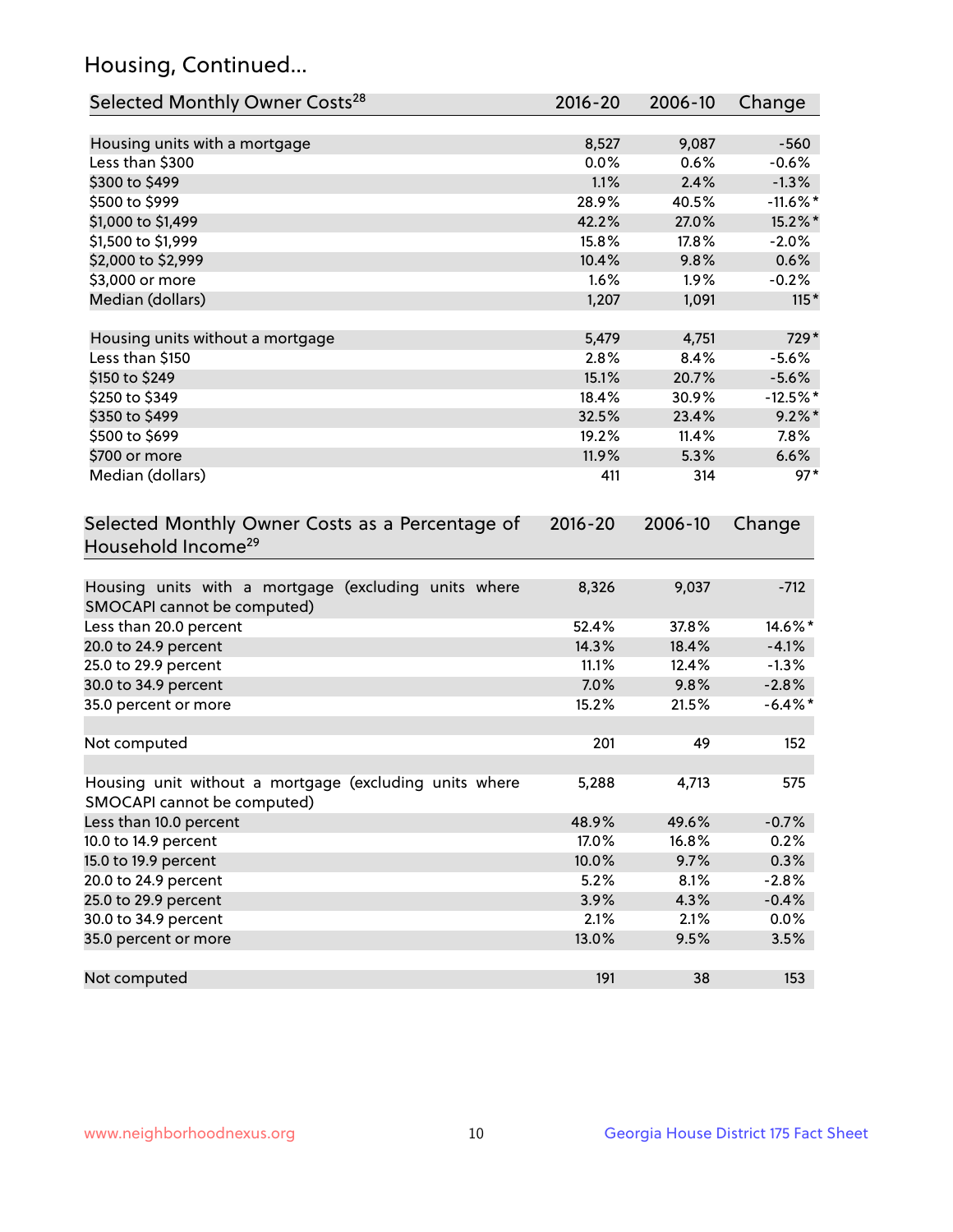## Housing, Continued...

| Gross Rent <sup>30</sup>                                     | 2016-20     | 2006-10 | Change   |
|--------------------------------------------------------------|-------------|---------|----------|
|                                                              |             |         |          |
| Occupied units paying rent                                   | 5,250       | 3,949   | $1,300*$ |
| Less than \$200                                              | 1.6%        | 3.6%    | $-2.1%$  |
| \$200 to \$499                                               | 13.3%       | 23.0%   | $-9.7%$  |
| \$500 to \$749                                               | 27.1%       | 37.9%   | $-10.8%$ |
| \$750 to \$999                                               | 22.4%       | 22.0%   | 0.4%     |
| \$1,000 to \$1,499                                           | 30.4%       | 11.0%   | 19.4%*   |
| \$1,500 to \$1,999                                           | 4.1%        | 2.5%    | 1.5%     |
| \$2,000 or more                                              | 1.2%        | $0.0\%$ | 1.2%     |
| Median (dollars)                                             | 819         | 630     | $189*$   |
|                                                              |             |         |          |
| No rent paid                                                 | 1,049       | 522     | 528*     |
|                                                              |             |         |          |
| Gross Rent as a Percentage of Household Income <sup>31</sup> | $2016 - 20$ | 2006-10 | Change   |

| Occupied units paying rent (excluding units where GRAPI<br>cannot be computed) | 4,793   | 3,907    | 885     |
|--------------------------------------------------------------------------------|---------|----------|---------|
| Less than 15.0 percent                                                         | 21.9%   | $16.9\%$ | 5.1%    |
| 15.0 to 19.9 percent                                                           | 12.1%   | 14.8%    | $-2.7%$ |
| 20.0 to 24.9 percent                                                           | 12.1%   | 14.9%    | $-2.8%$ |
| 25.0 to 29.9 percent                                                           | 10.7%   | 10.5%    | 0.2%    |
| 30.0 to 34.9 percent                                                           | $8.0\%$ | 12.3%    | $-4.4%$ |
| 35.0 percent or more                                                           | 35.2%   | 30.7%    | 4.6%    |
|                                                                                |         |          |         |
| Not computed                                                                   | 1,506   | 563      | $943*$  |

## Transportation

| Commuting to Work <sup>32</sup>           | 2016-20 | 2006-10 | Change  |
|-------------------------------------------|---------|---------|---------|
|                                           |         |         |         |
| Workers 16 years and over                 | 24,246  | 23,044  | 1,203   |
| Car, truck, or van - drove alone          | 84.8%   | 82.6%   | 2.2%    |
| Car, truck, or van - carpooled            | 8.3%    | 10.4%   | $-2.1%$ |
| Public transportation (excluding taxicab) | $0.4\%$ | 0.2%    | 0.2%    |
| Walked                                    | 1.6%    | 0.8%    | 0.9%    |
| Other means                               | $1.3\%$ | 2.8%    | $-1.5%$ |
| Worked at home                            | 3.7%    | 3.3%    | 0.4%    |
|                                           |         |         |         |
| Mean travel time to work (minutes)        | 21.5    | 20.7    | 0.7     |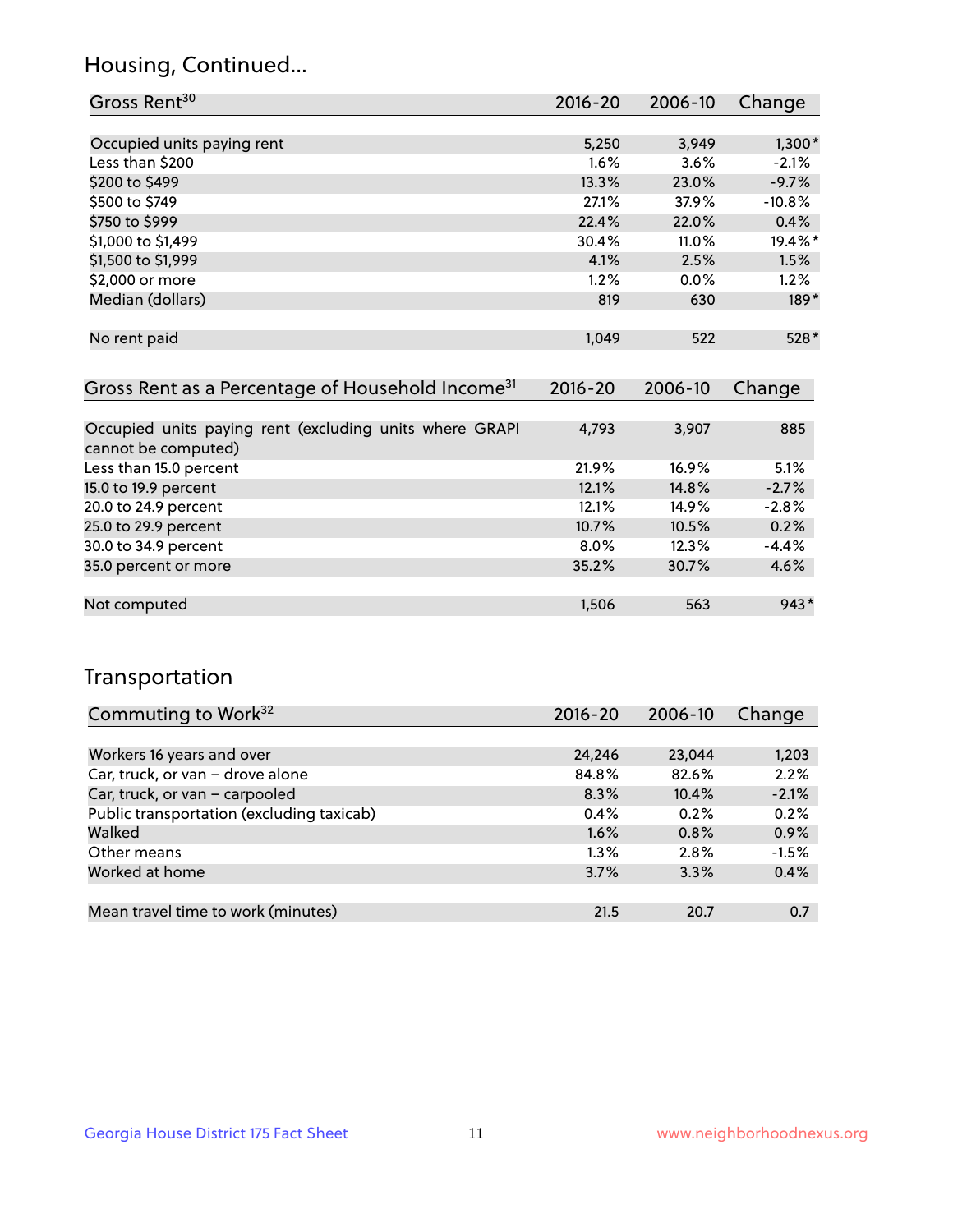## Transportation, Continued...

| Vehicles Available <sup>33</sup> | $2016 - 20$ | 2006-10 | Change   |
|----------------------------------|-------------|---------|----------|
|                                  |             |         |          |
| Occupied housing units           | 20,305      | 18,308  | $1,997*$ |
| No vehicles available            | 3.5%        | 3.7%    | $-0.2%$  |
| 1 vehicle available              | 28.8%       | 27.7%   | 1.1%     |
| 2 vehicles available             | 41.4%       | 45.4%   | $-4.0%$  |
| 3 or more vehicles available     | 26.3%       | 23.3%   | 3.0%     |

#### Health

| Health Insurance coverage <sup>34</sup>                 | 2016-20 |
|---------------------------------------------------------|---------|
|                                                         |         |
| Civilian Noninstitutionalized Population                | 53,295  |
| With health insurance coverage                          | 87.2%   |
| With private health insurance coverage                  | 70.2%   |
| With public health coverage                             | 31.9%   |
| No health insurance coverage                            | 12.8%   |
| Civilian Noninstitutionalized Population Under 19 years | 15,171  |
| No health insurance coverage                            | 5.8%    |
| Civilian Noninstitutionalized Population 19 to 64 years | 30,233  |
| In labor force:                                         | 22,366  |
| Employed:                                               | 21,098  |
| With health insurance coverage                          | 84.4%   |
| With private health insurance coverage                  | 81.3%   |
| With public coverage                                    | 6.8%    |
| No health insurance coverage                            | 15.6%   |
| Unemployed:                                             | 1,268   |
| With health insurance coverage                          | 58.0%   |
| With private health insurance coverage                  | 32.6%   |
| With public coverage                                    | 26.2%   |
| No health insurance coverage                            | 42.0%   |
| Not in labor force:                                     | 7,867   |
| With health insurance coverage                          | 74.4%   |
| With private health insurance coverage                  | 55.6%   |
| With public coverage                                    | 27.8%   |
| No health insurance coverage                            | 25.6%   |